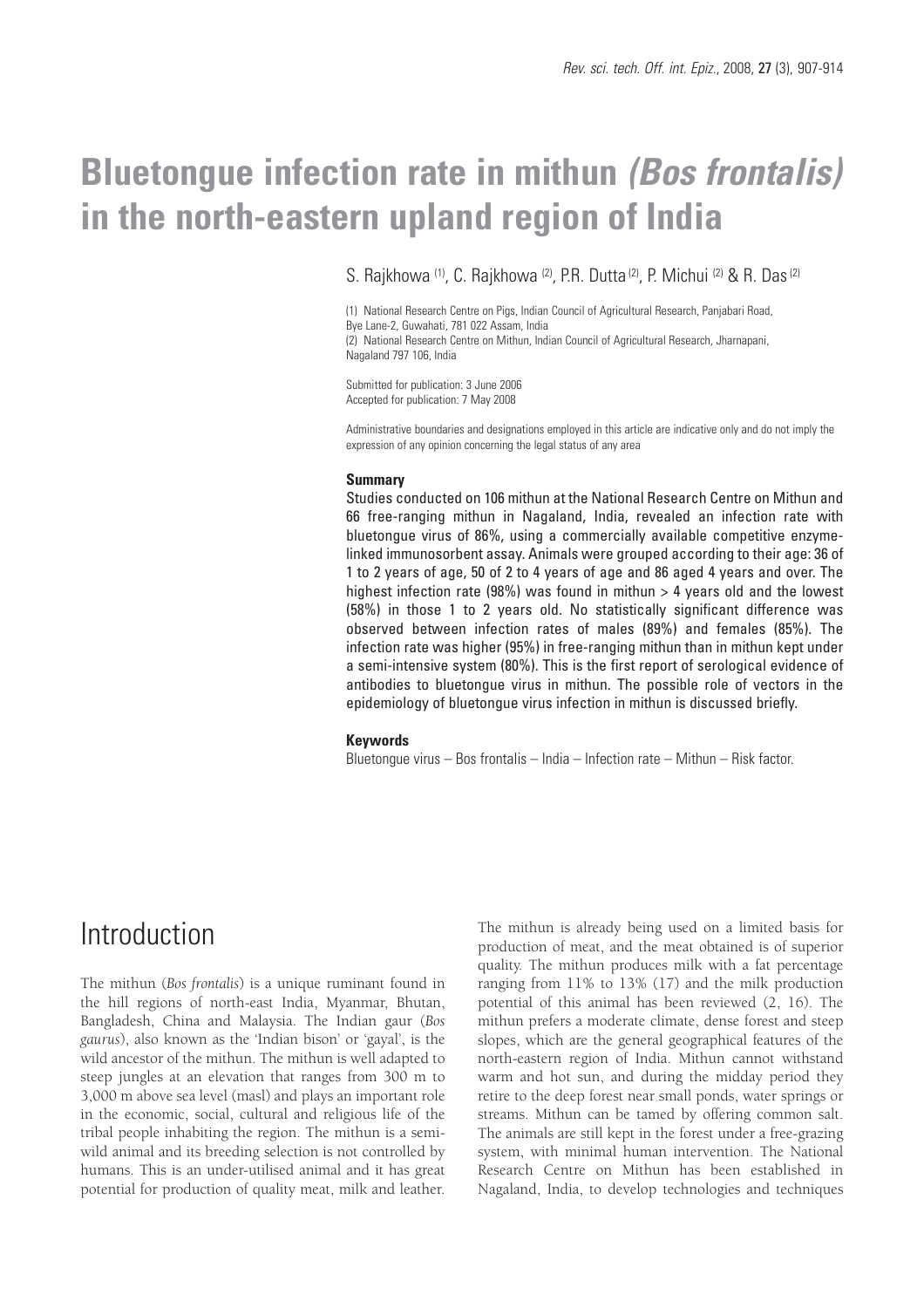for the scientific management of mithun and to maximise their economic contribution.

Bluetongue is an arthropod-transmitted viral disease that affects domestic and wild ruminants. It is included in the list of notifiable diseases of the World Organisation for Animal Health (OIE). India has significant populations of domestic and wild ruminants, which are known to be susceptible to infection with bluetongue virus (BTV) (24). Bluetongue is endemic in many parts of the country and clinical disease causing mortality in sheep has been reported from various regions (6, 10, 21). Of the 24 serotypes of BTV recognised internationally, 21 have been reported from India (24). Although many serosurveys (8, 19, 24) have indicated the presence of BTV antibodies in cattle and buffalo in India, the clinical disease has not been observed in these species. However, these animals may play an important role in the maintenance of virus. The absence of a vaccination programme against bluetongue in India implies that the occurrence of BTV antibodies in the sera of ruminants has arisen as a consequence of natural exposure to the virus. The distribution of bluetongue serotypes in India is shown in Table I. There is no information available on BTV infection in mithun, and as far as the authors are aware this is the first report on the infection rate of BTV in mithun. The main objectives of the study were:

– to determine the infection rate of BTV in mithun in India

– to analyse the associations between the infection rate and age, sex and system of management.

## Materials and methods

### **Study location**

This study was conducted in Nagaland (India) on mithun farms of the National Research Centre on Mithun, where mithuns from four mithun-rearing states are kept, and on mithun found in their natural habitat (free-ranging system). The mithun-rearing areas of India are shown in Figure 1. The state of Nagaland is located in the extreme north-east of the country and lies between latitudes 25° 10' and 27° 4' N and longitudes 93° 15' and 95° 15' E. The altitude varies from 194 masl to 3,826 masl. Average annual rainfall in the state is 2,000 mm. The mean temperature in summer varies from 15°C to 30°C and the winter temperature ranges from 4°C to 25°C.

### **Animals and management practices**

One hundred and seventy-two mithun were used for this study (they are usually only found in the deep forest and are not readily available). Of these, 106 were from two farms that kept mithun in a semi-intensive system and 66 were free-ranging animals. The 172 animals consisted of 54 males and 118 females. The distribution of animals in both systems of management according to their age is shown in Table II. The criteria for inclusion of a particular age group of animals in the study was the same for both systems of management and was based on the availability of animals within that particular age group at the time of

| Table I |                                                     |  |  |
|---------|-----------------------------------------------------|--|--|
|         | Distribution of bluetonque virus serotypes in India |  |  |

|                      |                |                        | <b>Serotype</b>                     |                                              |  |
|----------------------|----------------|------------------------|-------------------------------------|----------------------------------------------|--|
| <b>State</b>         | <b>Species</b> | <b>Virus isolation</b> | <b>Serology</b>                     | Reference                                    |  |
| Tamil Nadu           | Sheep          | 3, 16, 23              | 1, 4 to 7, 11, 12, 14 to 17, 19, 20 | Janakiraman et al. (9)                       |  |
| Andhra Pradesh       | Sheep          | $\overline{2}$         | 4, 12 to 14, 17 to 19               | Sreenivasulu and Subba Rao (22)              |  |
|                      | Cattle         | -                      | 6, 12                               |                                              |  |
| Karnataka            | Sheep          | 23                     | 1, 2, 12, 16, 17, 20                | Mehrotra and Shukla (13)                     |  |
|                      | Cattle         | -                      | 1, 14, 16                           |                                              |  |
| Maharashtra          | Sheep          | 1, 2 to 4, 8, 9,       |                                     | Kulkarni and Kulkarni (11)                   |  |
|                      |                | 16, 18                 |                                     | Deshmukh and Gujar (4); Mehrotra et al. (15) |  |
| Gujarat              | Buffalo        |                        | 1, 15, 17                           | Chauhan et al. (3)                           |  |
|                      | Cattle         |                        | 2, 12, 20                           |                                              |  |
| Madhya Pradesh       | Sheep          | 18                     |                                     | Mehrotra et al. (14); Mehrotra et al. (15)   |  |
| <b>Uttar Pradesh</b> | Sheep          | 9, 18, 23              |                                     | Mehrotra et al. (14); Mehrotra et al. (15)   |  |
| Haryana              | Sheep          | 1, 4                   | 14                                  | Mahajan et al. (12)                          |  |
|                      | Cattle         | -                      | 1, 2, 8, 12, 16                     | Jain et al. (8)                              |  |
| Himachal Pradesh     | Sheep          | 3, 9, 16, 17           | 4                                   | Sreenivasulu et al. (24)                     |  |
| Jammu and Kashmir    | Sheep          | 18                     |                                     | Mehrotra et al. (14); Mehrotra et al. (15)   |  |

*Source*: Sreenivasulu *et al.* (24)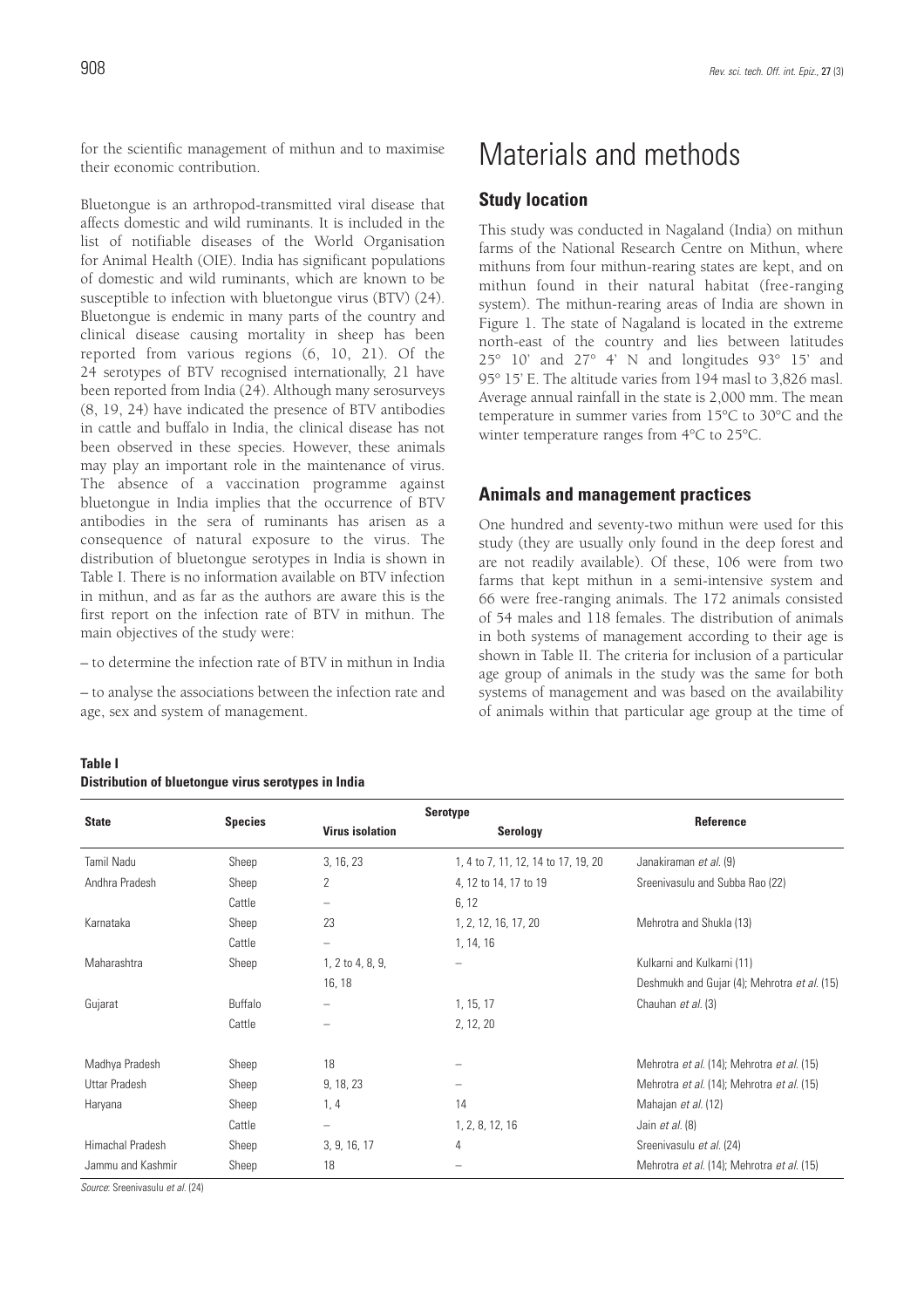| <b>Table II</b>                                      |  |
|------------------------------------------------------|--|
| Distribution of mithun in India according to age and |  |
| management system                                    |  |

| <b>Management</b>     | Number of | Age                                         | <b>Number of animals</b> |                 |
|-----------------------|-----------|---------------------------------------------|--------------------------|-----------------|
| system                | animals   | group                                       | <b>Tested</b>            | <b>Positive</b> |
| Semi-intensive system |           |                                             |                          |                 |
| Farm 1                | 57        | 1 to 2 years<br>2 to 4 years<br>$>$ 4 years | 12<br>18<br>27           | 6<br>13<br>25   |
| Farm 2                | 49        | 1 to 2 years<br>2 to 4 years<br>$>$ 4 years | 11<br>12<br>26           | 5<br>10<br>26   |
| Free-ranging system   | 66        | 1 to 2 years<br>2 to 4 years<br>> 4 years   | 13<br>20<br>33           | 10<br>20<br>33  |
| <b>Total</b>          | 172       |                                             | 172                      | 148             |

sample collection. Animals were categorised into three age groups: 1 to 2 years old, 2 to 4 years old and 4 years old and above. Only animals of known age were included in the study. Each animal included in the study was identified by a unique identification number. The animals on the farms were kept under a semi-intensive system of management and were allowed to graze in the forest areas of the farms that had been specially developed for grazing mithun. During the night the mithun were tethered in sheds. In addition to sufficient green fodder, their daily food rations normally included a concentrate mixture, administered according to the body weight of the animal.

Given that mithun are very fond of common salt (sodium chloride) and that even a ferocious mithun can easily be tamed by offering common salt, mithun farmers routinely offer common salt to bring free-ranging mithuns under their control. Each individual mithun rearer keeps all relevant information about their mithun herd, including the total number of animals, identification numbers, number of pregnant animals and calving dates. Mithun farmers traditionally bring pregnant mithun to the vicinity of their house and provide preparturient care about one week before the expected date of calving, and the animals are sent back to the forests one week after calving. The food rations of free-ranging mithun mainly consist of forest leaves, young plants and grasses.

The sera collected from all animals were separated, numbered and stored at –20°C until testing.

### **Serological examination**

Sera were analysed for antibodies to BTV by a commercially available competitive enzyme-linked immunosorbent assay (cELISA) (VMRD Inc., Pullman, USA) that uses monoclonal antibodies. The test is based on the detection of antibodies specific to the group-specific structural protein 7 (VP7) of BTV. The test sensitivity and specificity reported by VMRD for the BTV cELISA are 100% and 99%, respectively. The test was carried out according to the manufacturer's instructions. The true infection rate was estimated from the apparent infection rate using the method of Noordhuizen *et al.* (18).



### **Fig. 1**

#### **Mithun-rearing areas of India**

Grey shading indicates mithun-rearing areas; some neighbouring countries are also shown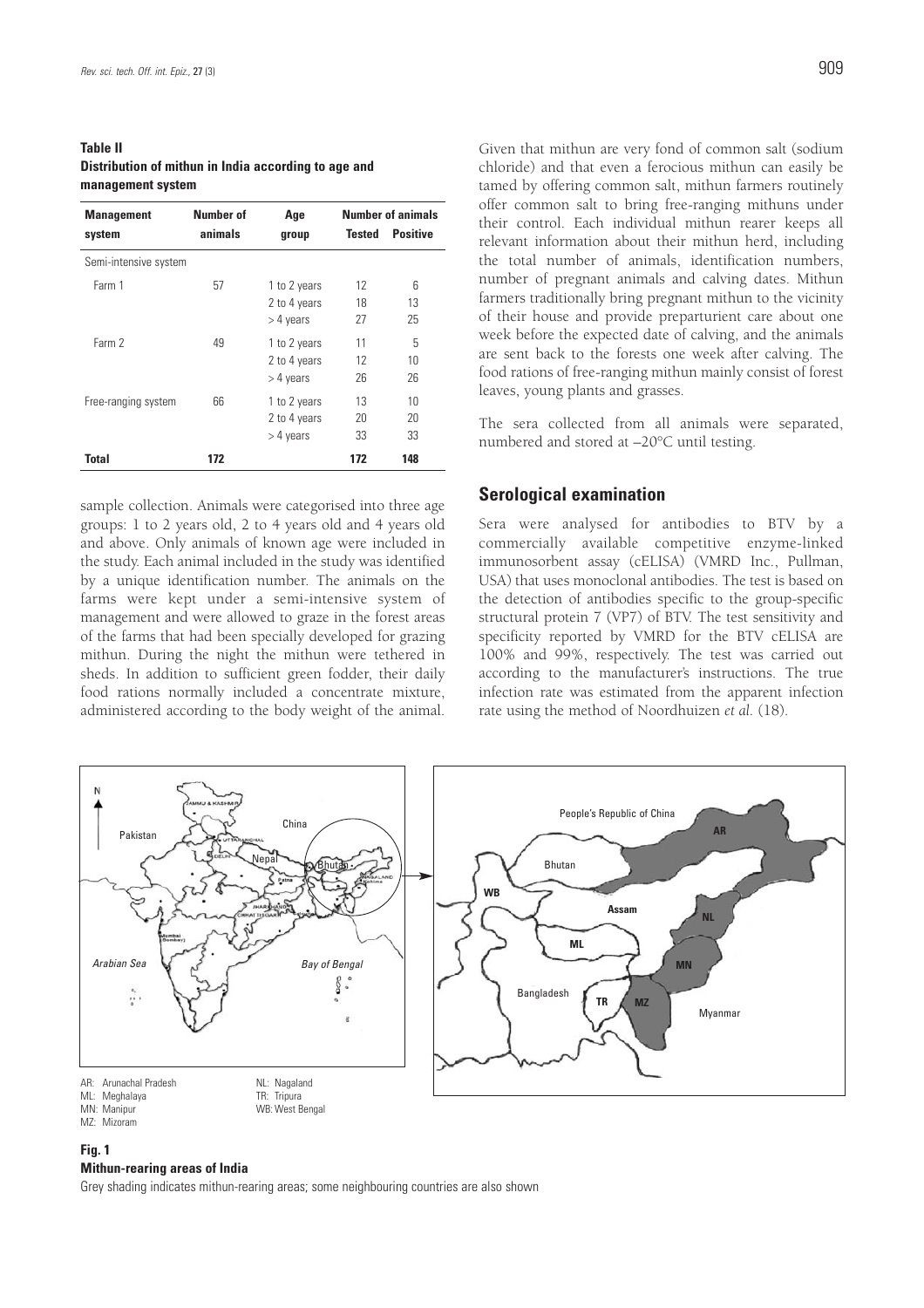#### **Table III**

**Bluetongue virus infection rate in mithun in India according to age, gender and system of management**

Results of univariate analysis presented as odds ratio (OR) and 95% confidence interval (CI)

| <b>Factor</b>     | <b>Number of animals</b> |                 | Percentage prevalence |           |             |         |
|-------------------|--------------------------|-----------------|-----------------------|-----------|-------------|---------|
|                   | <b>Tested</b>            | <b>Positive</b> | (95% CI)              | <b>OR</b> | 95% CI      | P-value |
| Age               |                          |                 |                       |           |             |         |
| 1 to 2 years      | 36                       | 21              | 58 (42.1 to 72.9)     | 1.00      |             | < 0.001 |
| 2 to 4 years      | 50                       | 43              | 86 (73.8 to 93.0)     | 4.38      | 1.5 to 12.3 |         |
| $>$ 4 years       | 86                       | 84              | 98 (91.9 to 99.3)     | 5.47      | 2.5 to 11.8 |         |
| Gender            |                          |                 |                       |           |             |         |
| Male              | 54                       | 48              | 89 (77.7 to 94.7)     | 1.00      |             | 0.47    |
| Female            | 118                      | 100             | 85 (77.1 to 90.1)     | 1.44      | 0.5 to 3.8  |         |
| Management system |                          |                 |                       |           |             |         |
| Semi-intensive    | 106                      | 85              | 80 (71.6 to 86.6)     | 1.00      |             | 0.01    |
| Free-ranging      | 66                       | 63              | 95 (87.4 to 98.4)     | 5.18      | 1.4 to 18.1 |         |
| <b>Total</b>      | 172                      | 148             | 86 (80.7 to 90.4)     |           |             |         |

### **Data analysis**

The chi-square  $(\chi^2)$  test was used to analyse the influence of age, sex and system of management as independent categorical variables on the BTV infection rate. Only the variables that were found to be significant at the 5% (P < 0.05) level of significance in univariate analysis were included in the multivariable logistic regression model. The results are presented as adjusted odds ratios (OR) with 95% confidence intervals (CI). Analyses were done using SPSS 13.0 software for Windows with a probability (P) value < 0.05 taken to be statistically significant. Confidence limits for proportions were established by the exact binomial test.

### **Results**

The age, gender and farm management characteristics of the examined mithun population are presented in Table III. The overall infection rate of BTV in mithun was found to be  $86\%$  (95% CI =  $80.7\%$  to 90.4%). According to the sensitivity (100%) and specificity (99%) of the test used the true infection rate was estimated to be 85.9% (95% CI =  $80.5\%$  to 90.3%). Univariate analysis of risk factors showed that age and type of management system are associated with BTV infection rate in mithun. There was no significant ( $P = 0.47$ ) influence of gender on BTV infection rate. The infection rate increased significantly  $(P < 0.001)$  with the increase in age of the animals. The highest infection rate was observed in mithun > 4 years of age with the lowest infection rate recorded in mithun that were between 1 and 2 years old (Table III). A higher infection rate was observed in mithun from the freeranging system in comparison with that of mithun kept under the semi-intensive system of management  $(P = 0.01)$  (Table III). These factors (age and type of management system) were simultaneously analysed in a logistic regression model to determine their relative contributions to BTV infection rate, while adjusting for confounding effects (Table IV). Compared with the respective reference categories, the likelihood of BTV infection was found to be almost five times greater in mithun of 2 to 4 years (P = 0.008) and  $> 4$  years (P<0.001). Likewise, the BTV infection rate was found to be five times greater in mithun from the free-ranging system  $(P = 0.01)$  in comparison with mithun kept under the semi-intensive system of management. The distribution of the ELISA percentage of inhibition for the two subpopulations kept under semiintensive and free-ranging conditions is shown in Figure 2.

## **Discussion**

The serological results of the study indicate that mithun in India are exposed to BTV infection. Although these findings could not be verified, owing to the lack of other

### **Table IV**

### **Risk factors for bluetongue virus infection in mithun in India** Final logistic regression model

| <b>Factor</b>     | <b>Adjusted odds</b><br>ratio | 95% confidence<br>interval | P-value |
|-------------------|-------------------------------|----------------------------|---------|
| Age               |                               |                            |         |
| 1 to 2 years      | 1.00                          |                            |         |
| 2 to 4 years      | 4.63                          | 1.4 to 14.3                | 0.008   |
| $>$ 4 years       | 5.44                          | 2.4 to 11.8                | < 0.001 |
| Management system |                               |                            |         |
| Semi-intensive    | 1 NO                          |                            |         |
| Free-ranging      | 5.43                          | 1.4 to 20.6                | 0.01    |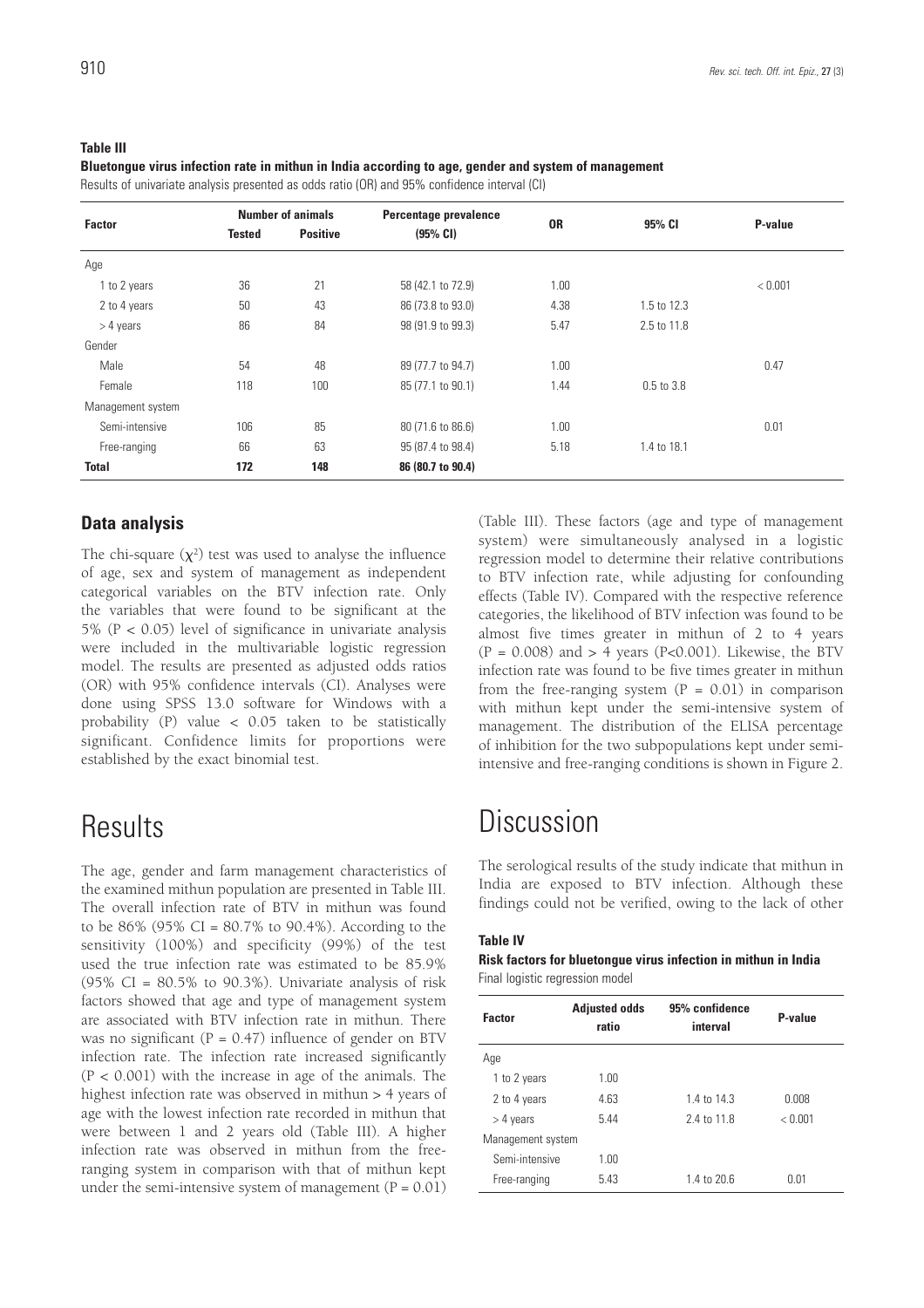

**Distribution of percentage of inhibition in sera from mithun kept under semi-intensive and free-ranging systems of management**

studies on BTV infection in mithun, it is possible to compare them with findings from other bovine species such as cattle and buffalo. An increase in infection rate was evident in the older mithun. The present findings are in agreement with the findings of Ward *et al.* (25) and Bhalodiya and Jhala (1) in cattle and Formenty *et al.* (5) in wild herbivores. The increase in BTV infection rate with age could be due to the fact that as animals grow older they are more likely to be exposed to the virus, because they are more likely to come into contact with vectors that are responsible for the transmission of BTV. Detection of BTV antibodies in mithun sera indicates that this species comes into contact with BTV in nature. However, further studies are required to clarify the role of this species in the epidemiology of BTV infection in other domestic and wild ruminants. Sex had no influence on the infection rate of BTV in mithun. This indicates that under the same circumstances, both male and female mithun have an equal chance of acquiring BTV infection. From the present investigation, it was also observed that the infection rate of BTV was greater in mithun kept under free-ranging conditions than in mithun managed under a semiintensive system. Likewise the percentage of sera with a higher degree of inhibition was found to be greater in samples from animals from the free-ranging system, which could be due to repeated exposure of those animals to BTV vectors, which are abundant in the environment. The high infection rate of BTV in free-ranging mithun could be a result of the abundance of the vector of BTV (*Culicoides* midges) in the deep forest areas, a habitat which is conducive to their propagation. *Culicoides* species are found in a wide variety of habitats, ranging from moist compost or leaf litter to mud at the margins of ponds, lakes, streams or flowing water (7). At least 39 species of *Culicoides* have been reported to occur in India, but only

very few species have been demonstrated to be vectors for BTV, with the principal vectors varying geographically (24). *Culicoides oxystoma* is thought to be a potential vector for BTV in India (20), but precise details of the vector species responsible for BTV transmission in India are lacking. Therefore further studies are required on the prevalence of *Culicoides* species in India, and their role in the transmission of BTV, to determine the status of BTV infection in domestic as well as other wild ruminants in India.

As intensive mithun farming is gradually adopted by the mithun rearers in the north-eastern upland regions of India, the disease status of these animals will greatly influence the strategies formulated for investigation and surveillance of diseases in large ruminants, because of the increased chance of intermingling of this species with other ruminants. The sample size used in the present study was based on the availability of animals in the semi-intensive system on the farms as well as the lower number of mithun available in the free-ranging system. An effort to collect a large number of samples from mithun in the wild is unlikely to succeed because of the inaccessibility of their natural habitat. Despite this shortcoming the authors feel that the study does provide an insight into the BTV infection rate in this rare species of animal.

As mithun live in small herds of 20 to 40 animals, and frequently come into contact with other livestock species while grazing and browsing, there is a possibility that mithun may play an important role in the epidemiology of BTV infection in other domestic ruminants. Surveillance of BTV infection in all domestic as well as wild ruminants in mithun-inhabited areas is thus an important exercise to determine the exact status of this disease in mithun. It is also suggested that attempts should be made to isolate the virus from both wild and domestic ruminants (including mithun) in mithun-inhabited areas and to identify the vector species responsible for the transmission of BTV among these animals.

### Conclusion

The present study has revealed the presence of BTV antibodies in mithun in India. Under the prevailing agroclimatic conditions in India the highest BTV infection rate was observed in mithun of  $> 4$  years of age and in those found under free-ranging conditions.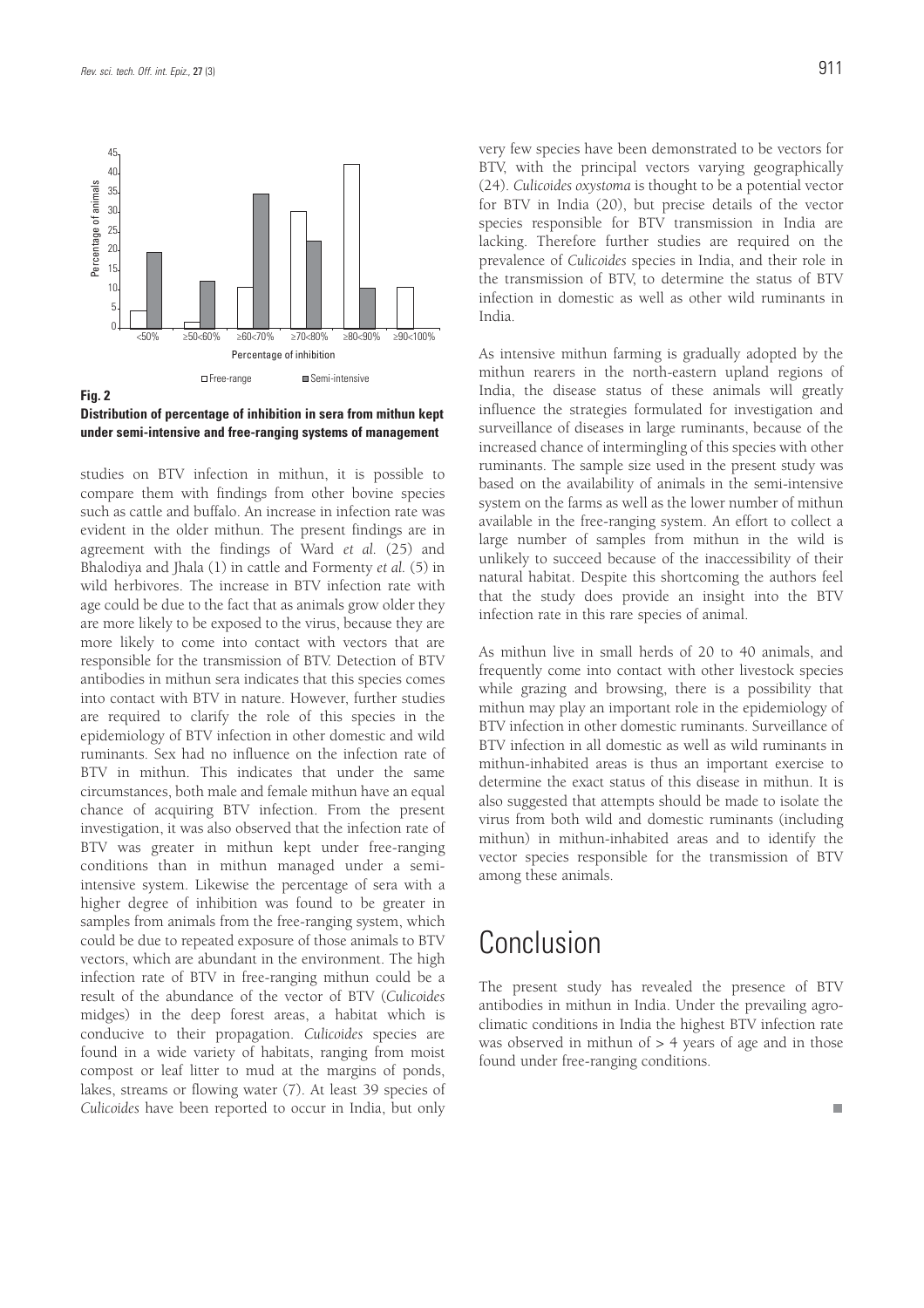### **Taux d'infection par la fièvre catarrhale du mouton chez le gayal (***Bos frontalis***) dans la région des hauts plateaux en Inde nord-orientale**

S. Rajkhowa, C. Rajkhowa, P.R. Dutta, P. Michui & R. Das

### **Résumé**

Une étude sérologique réalisée par dosage immunoenzymatique de compétition à l'aide d'une trousse commerciale, sur 106 gayals du Centre national de recherche sur le gayal ainsi que sur 66 gayals vivant en liberté à Nagaland, Inde, a révélé chez cette espèce un taux d'infection par le virus de la fièvre catarrhale du mouton de 86 %. Les animaux ont été regroupés par tranches d'âge : le premier groupe rassemblait 36 gayals âgés de 1 et de 2 ans, le deuxième, 50 gayals âgés de 2 à 4 ans, et le troisième, 86 gayals âgés de 4 ans ou plus. Le taux d'infection le plus élevé (98 %) a été observé dans le groupe des gayals de 4 ans ou plus, et le plus faible dans le groupe des animaux âgés de 1 et de 2 ans. Aucune différence significative au plan statistique n'a été constatée suivant le sexe des animaux, le taux d'infection étant de 89 % chez les mâles et de 85 % chez les femelles. Le taux d'infection était plus élevé chez les gayals vivant en liberté (95 %) que chez ceux élevés dans un système semiintensif (80 %). Il s'agit de la première confirmation sérologique de la présence d'anticorps dirigés contre le virus de la fièvre catarrhale du mouton chez le gayal. Les auteurs examinent brièvement le rôle possible des vecteurs dans l'épidémiologie de l'infection par le virus de la fièvre catarrhale du mouton chez le gayal.

### **Mots-clés**

Bos frontalis – Facteur de risque – Gayal – Inde – Taux d'infection – Virus de la fièvre catarrhale du mouton.

п

**Tasa de infección por lengua azul del gayal (***Bos frontalis***) en las tierras altas del noreste de la India**

S. Rajkhowa, C. Rajkhowa, P.R. Dutta, P. Michui & R. Das

### **Resumen**

Los autores describen los estudios realizados con 106 gayales del Centro Nacional de Investigación sobre el Gayal y 66 de esos animales en libertad en Nagaland (India), estudios que revelaron una tasa de infección por el virus de la lengua azul del 86%. Para ello se utilizó un ensayo inmunoenzimático (ELISA) de competición que está comercializado. Los animales fueron agrupados por edad: 36 de entre 1 y 2 años, 50 de entre 2 y 4 años y 86 de 4 o más años. La tasa de infección más alta (98%) correspondió a los gayales de más de 4 años, y la más baja (58%) a los de edad comprendida entre 1 y 2 años. No se observó una diferencia estadísticamente significativa entre los machos (89%) y las hembras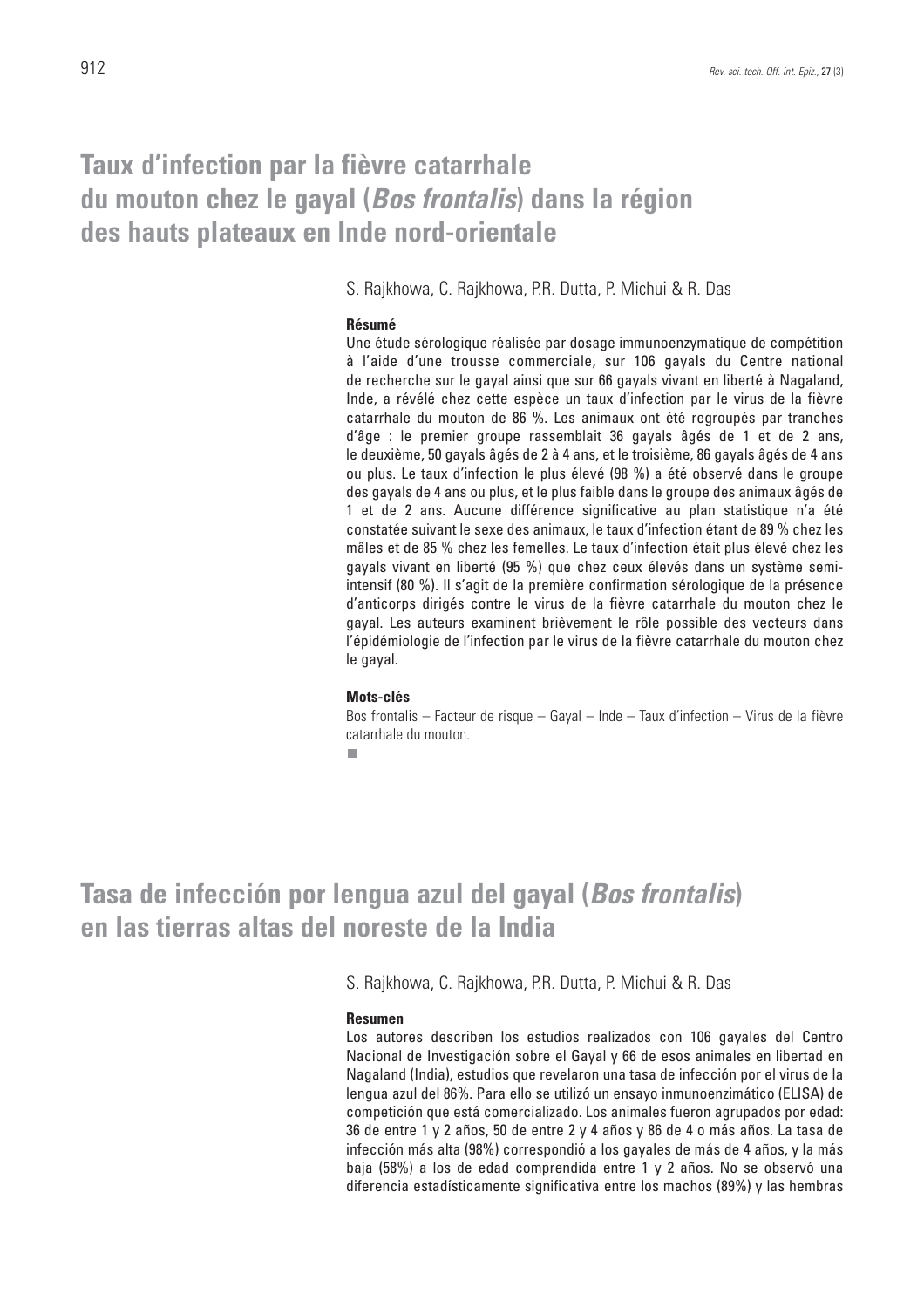(85%). La tasa de infección en los animales que vivían en libertad (95%) resultó más alta que en los gayales mantenidos en régimen de cría semi-intensiva (80%). Esta es la primera vez que se da a conocer una demostración serológica de la presencia de anticuerpos contra la lengua azul en el gayal. Los autores examinan brevemente la posible intervención de vectores en la epidemiología de la infección en estos animales.

#### **Palabras clave**

Bos frontalis – Factor de riesgo – Gayal – India – Tasa de infección – Virus de la lengua azul.

 $\overline{\phantom{a}}$ 

## **References**

- 1. Bhalodiya M.B. & Jhala M.K. (2002). Sero-epidemiological study of bluetongue virus using AB-ELISA. *Indian vet. J*., **79** (12), 1237-1240.
- 2. Bujarbaruah K.M., Mondal S.K. & Singh G. (2002). Milk production potentiality of mithun (*Bos frontalis*). *Indian Dairyman*, **54**, 59-63.
- 3. Chauhan H.C., Chandel B.S., Gerdes T., Vasava K.A., Patel A.R., Jadhav K.M. & Kher H.N. (2005). – Detection of group and serotype specific antibodies to bluetongue virus in buffaloes in Gujarat, India. *Buffalo Bull.*, **24**, 29-36.
- 4. Deshmukh V.V. & Gujar M.B. (1999). Isolation and adaptation of bluetongue virus in cell culture systems. *Indian J. comp. Microbiol. Immunol. infect. Dis*., **20**, 14-16.
- 5. Formenty P., Domenech J., Lauginie F., Ouattara M., Diawara S., Raath J.P., Grobler D., Leforban Y. & Angba A. (1994). – Epidemiologic survey of bluetongue in sheep, cattle and various species of wildlife in Ivory Coast. *Rev. sci. tech. Off. int. Epiz.*, **13** (3), 737-751.
- 6. Harbola P.C., Chaudhary P.G., Lal Krishna, Siriguppi B.S. & Kole R.S. (1982). – Incidence of bluetongue in sheep in Maharashtra. *Indian J. comp. Microbiol. Immunol. infect. Dis.*, **3**, 121-127.
- 7. Ilango K. (2006). Bluetongue virus outbreak in Tamil Nadu, southern India: Need to study the Indian biting midge vectors, *Culicoides* Latreille (Diptera: Ceratopogonidae). *Curr. Sci.*, **90** (20), 163-167.
- 8. Jain N.C., Gupta Y. & Prasad G. (1992). Bluetongue virus antibodies in buffaloes and cattle in Haryana State of India. *In* Bluetongue, African horse sickness and related orbiviruses (T.E. Walton & B.I. Osburn, eds). Second International Symposium, Paris, 17-21 June 1991. CRC Press, Boca Raton, 188-192.
- 9. Janakiraman D., Venugopalan A.T., Ramaswamy V. & Venkatesan R.A. (1991). – Serodiagnostic evidence of prevalence of bluetongue virus serotypes among sheep and goats in Tamil Nadu. *Indian J. anim. Sci.*, **61**, 497-498.
- 10. Kulkarni D.D., Bannalikar A.S., Karpe A.G., Gujar M.B. & Kulkarni M.N. (1992). – Epidemiological observations on bluetongue in sheep in Marathawada region of Maharashtra State in India. *In* Bluetongue, African horse sickness and related orbiviruses (T.E. Walton & B.I. Osburn, eds). Second International Symposium, Paris, 17-21 June 1991. CRC Press, Boca Raton, 85.
- 11. Kulkarni D.D. & Kulkarni M.N. (1984). Isolation of bluetongue virus from sheep. *Indian J. comp. Microbiol. Immunol. infect. Dis.*, **5**, 16.
- 12. Mahajan N.K., Prasad G., Jain N.C., Dhanda J.S. & Gupta Y. (1991). – Epizootiological studies on bluetongue at an organized sheep breeding farm near Hisar, Haryana. *Indian J. anim. Sci.*, **61**, 1-5.
- 13. Mehrotra M.L. & Shukla D.C. (1990). Seroprevalence, diagnosis and differential diagnosis of bluetongue virus disease in India. *Indian J. Virol.*, **6**, 98-104.
- 14. Mehrotra M.L., Shukla D.C. & Kataria R.S. (1989). Isolation and identification of viral agent resembling bluetongue virus in an outbreak in sheep. *Indian J. anim. Sci.*, **59**, 1072-1074.
- 15. Mehrotra M.L., Shukla D.C. & Khanna P.N. (1996). Studies on bluetongue disease in India – isolation and serotyping of field isolates. *Indian J. comp. Microbiol. Immunol. infect. Dis*., **17**, 8-13.
- 16. Nath N.C. & Verma N.D. (2000). Biochemical evaluation of mithun milk for human consumption. *Indian vet. J*., **77**, 418-423.